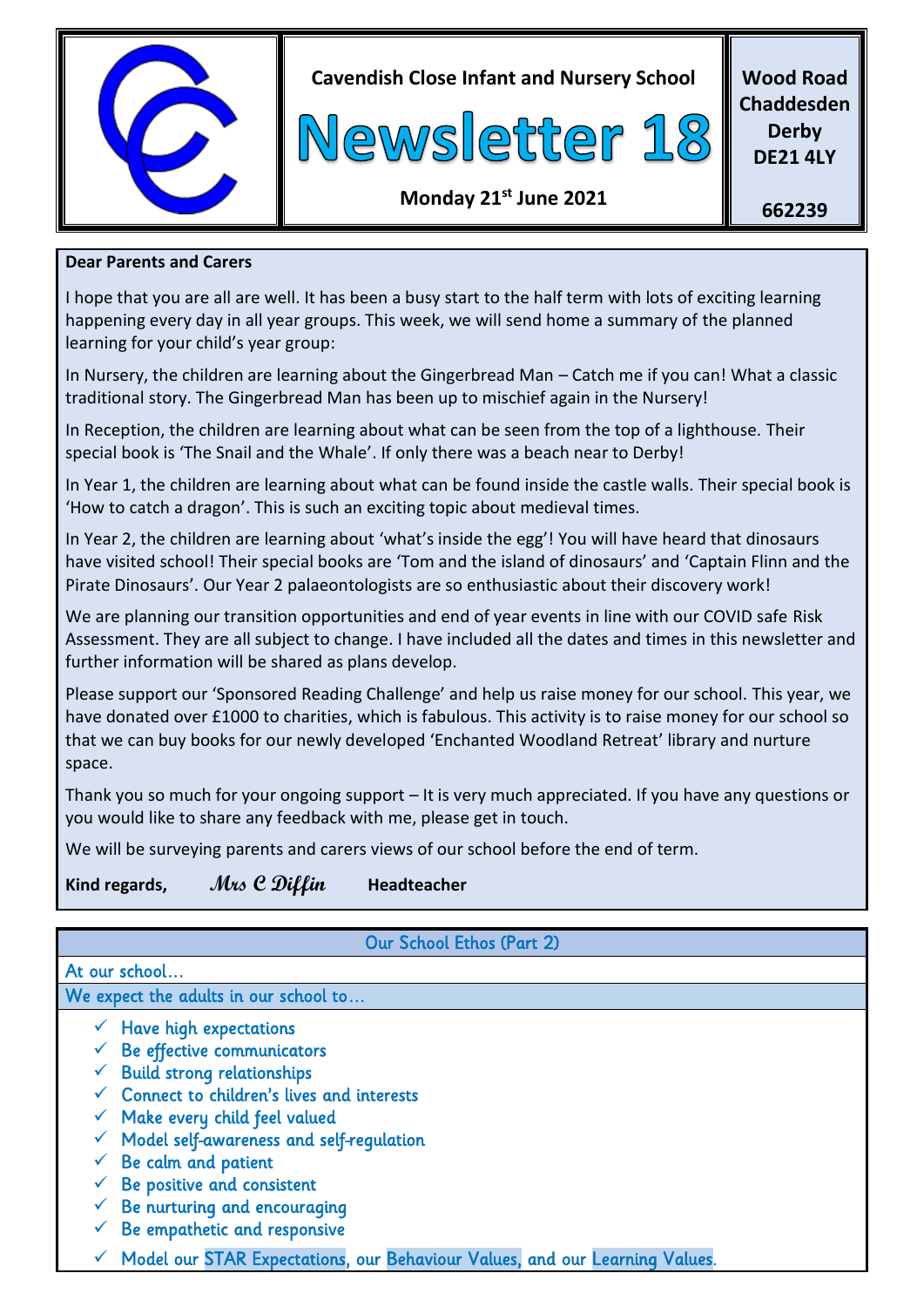

#### **Summer Planters**

 I hope that you have noticed our summer bedding plants brightening up the path around school. Different classes are responsible for different planters. The keen gardeners have done a fabulous job! Thank you to Miss Luke, our Science Coordinator for leading this work.



 Our Breakfast Club provides childcare from 7:45am until class bubble start times, including breakfast: £5.50.

Our After School Club provides childcare from class bubble finish times until 5:45pm, including a light tea: £9.50.

Mrs Roberts is our Club Leader, and she can be contacted using our Club email address: [clubs@cavclosei.derby.sch.uk](mailto:clubs@cavclosei.derby.sch.uk)



#### **Summer school uniform**

Please ensure that children's jumpers, cardigans, and jackets are labelled with their full names.

All children need a named sun hat in school every day to protect their head, face, and eyes from the sun's harmful UV rays.

Children should bring a waterproof jacket with a hood to school every day.

Daily PE lessons will continue to be outside for the rest of this school year. Children need to wear sturdy, secure and flat school shoes that are appropriate for running and games. Cotton socks and school shoes will be appropriate for the rest of the school year. Please do not send children to school in sandals or slip-on shoes for school as these will not be safe for outdoor PE and play.

For safety reasons, children should not wear any jewellery to school. Only one single pair of stud earrings can be worn.

Thank you for sending your children to school looking smart every day.



#### **Cavendish Close Safety Campaign**

 All the children in school have taken part in a poster competition and I now have the class winners. Next, I have the extremely difficult job of identifying the year groups winners in partnership with Mrs Tague (Junior Academy Principal) and PCSO Crump. The winners will be announced before the end of term and Mrs Orme has some excellent prizes as rewards. The winning posters will be displayed in the community to share key safety messages with parents and carers.

In Nursery, the children's posters are about putting litter in a bin and not dropping it. We have ordered two new bins for on site, hopefully they will arrive before the end of term.

In Reception, the children's posters ask parents and carers not to park on the zigzag lines outside school. Parents and carers should park away from school and the gates. We have requested that Derby City Council repaint the zigzag lines to make them bolder.

In Year 1, the children's posters ask parents and carers not to park on the pavement or on a corner. Pavements should be clear for pedestrians to walk safely. Parking on the corner of Gertrude Road and Wood Road is not safe for drivers or pedestrians. Please be considerate and park safely.

In Year 2, the children's posters ask parents and carers not to smoke by our gates or on school premises. Keep the air clean and children healthy.



#### **UEFA European Football Championship and the Olympics**

 Miss Marley is our PE Leader, and she is organising exciting opportunities for us to embrace these sporting events this summer. Good Luck England and Team GB.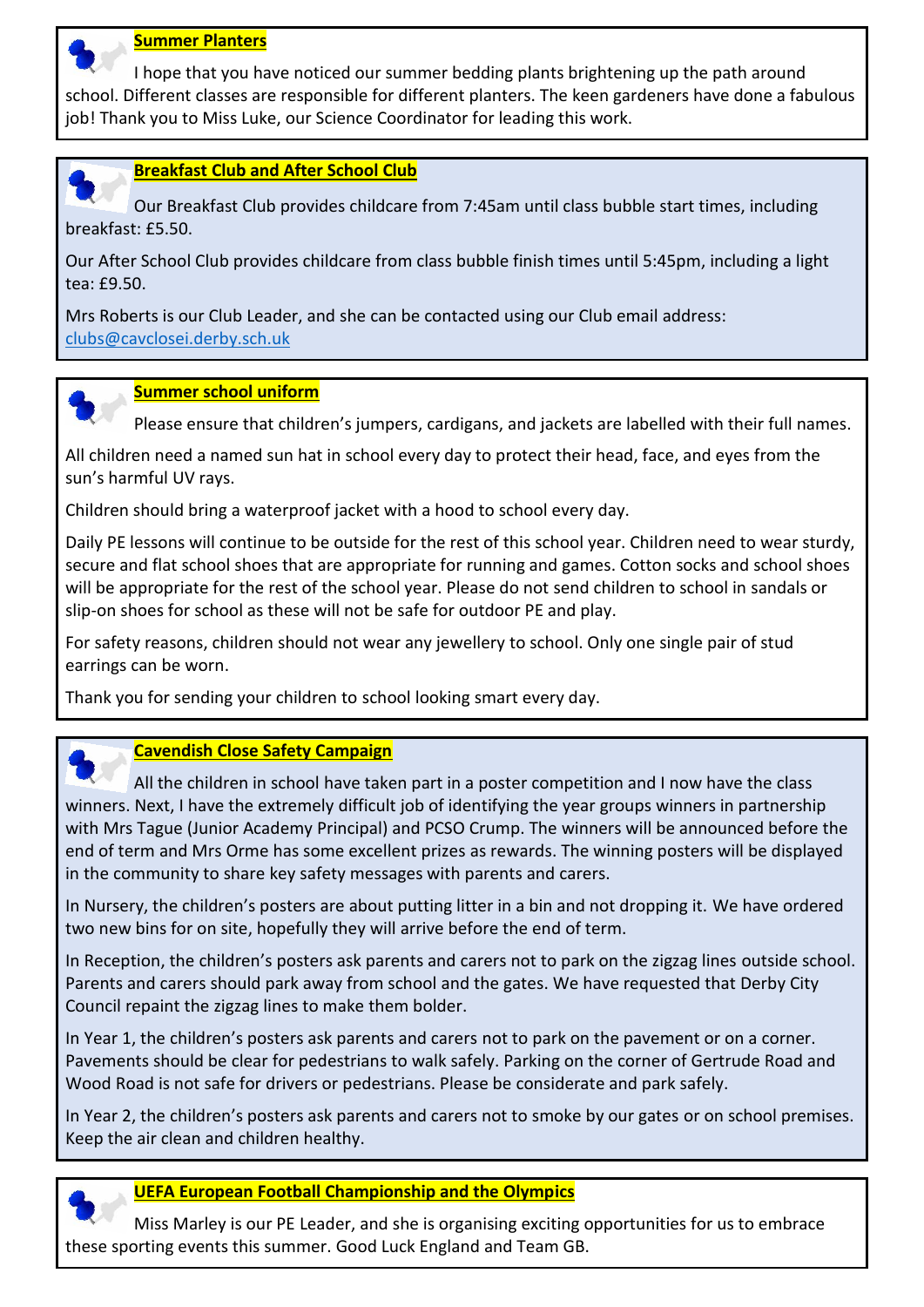| Summer Term 2 2021 - Monday 7.6 to Thursday 22.7 |                                                                           |  |
|--------------------------------------------------|---------------------------------------------------------------------------|--|
| Monday 21 <sup>st</sup> June                     | School photographer - Year 2 children                                     |  |
|                                                  | <b>Class Euro Country Immersion Week</b>                                  |  |
| Thursday 1 <sup>st</sup> July                    | Reception 2021.22 Transition Visit - Invitation only 15:40                |  |
| Friday 2 <sup>nd</sup> July                      | <b>INSET day 5</b> - Staff training                                       |  |
| Monday 5 <sup>th</sup> July                      | End of year reports will be sent home (Please note revised date)          |  |
|                                                  | Nursery 2021.22 Transition Visit - Invitation only 15:30                  |  |
| Tuesday 6 <sup>th</sup> July to Friday           | End of year parent/carer telephone consultation meetings to discuss       |  |
| 9 <sup>th</sup> July                             | reports                                                                   |  |
| Wednesday 7 <sup>th</sup> July                   | Bedtime Reading Day - Please send in any sponsor money - Thank you        |  |
|                                                  | Reception 2021.22 Transition Visit - Invitation only 15:40 - 16:40        |  |
| Thursday 8 <sup>th</sup> July                    | Nursery 2021.22 Transition Visit - Invitation only 15:30 - 16:15          |  |
|                                                  | Reception 2021.22 Transition Visit - Invitation only 15:40 - 16:40        |  |
| Monday 12 <sup>th</sup> July                     | Nursery 2021.22 Transition Visit - Invitation only 15:30 - 16:15          |  |
|                                                  | Year 1 and Year 2 2021.22 Transition Visit during the school day (1 hour) |  |
| Tuesday 13 <sup>th</sup> July                    | Year 1 and Year 2 2021.22 Transition Visit during the school day (1 hour, |  |
|                                                  | 45 minutes)                                                               |  |
| Wednesday 14 <sup>th</sup> July                  | Year 1 and Year 2 2021.22 Transition Visit during the school day (1 hour, |  |
|                                                  | 45 minutes)                                                               |  |
| Thursday 15 <sup>th</sup> July                   | Nursery 2021.22 Transition Visit - Invitation only 15:30 - 16:15          |  |
| Monday 19 <sup>th</sup> July                     | Year 2 Class 7 Afternoon Graduation event with parents/carers 13:45 -     |  |
|                                                  | 14:30. Class 7 can go home at 14:30                                       |  |
| Tuesday 20 <sup>th</sup> July                    | Year 1 Summer Carnival Day                                                |  |
|                                                  | Year 2 Class 8 Afternoon Graduation event with parents/carers 13:45 -     |  |
|                                                  | 14:30. Class 8 can go home at 14:30                                       |  |
| Wednesday 21 <sup>st</sup> July                  | Nursery and Reception Summer Carnival Day                                 |  |
|                                                  | Year 2 Class 9 Afternoon Graduation event with parents/carers 13:45 -     |  |
|                                                  | 14:30. Class 9 can go home at 14:30                                       |  |
| Thursday 22 <sup>nd</sup> July                   | Year 2 Summer Carnival Day                                                |  |
|                                                  | Summer Olympics opening ceremony at school                                |  |
|                                                  | School breaks up for the summer holiday                                   |  |

| <b>New Nursery and Reception</b>                                                 | On these days, you may see some of our new families arriving at     |  |
|----------------------------------------------------------------------------------|---------------------------------------------------------------------|--|
| children to visit school                                                         | school as you leave.                                                |  |
| <b>Children moving into Year 1 and</b>                                           | Parents and carers will find out which class their child is in on   |  |
| Year 2 will visit their new teachers                                             | Monday 12 <sup>th</sup> July.                                       |  |
| and classrooms                                                                   |                                                                     |  |
| <b>Year 2 Afternoon Graduation</b>                                               | We are planning a separate 45-minute event for each Year 2 class.   |  |
| Events                                                                           | Parents/carers only will be admitted (maximum 2), no extended       |  |
|                                                                                  | family members or friends. Face masks and social distancing will be |  |
|                                                                                  | expected.                                                           |  |
| <b>Summer Carnival Days</b>                                                      | We are planning a summer carnival day for each year group during    |  |
|                                                                                  | the school day. This is instead of educational visits. We will ask  |  |
|                                                                                  | parents and carers to make a contribution towards the fun           |  |
|                                                                                  | activities. Further information to follow.                          |  |
| All these transition visits and end of year events are subject to change in line |                                                                     |  |

**with our COVID safe Risk Assessment.**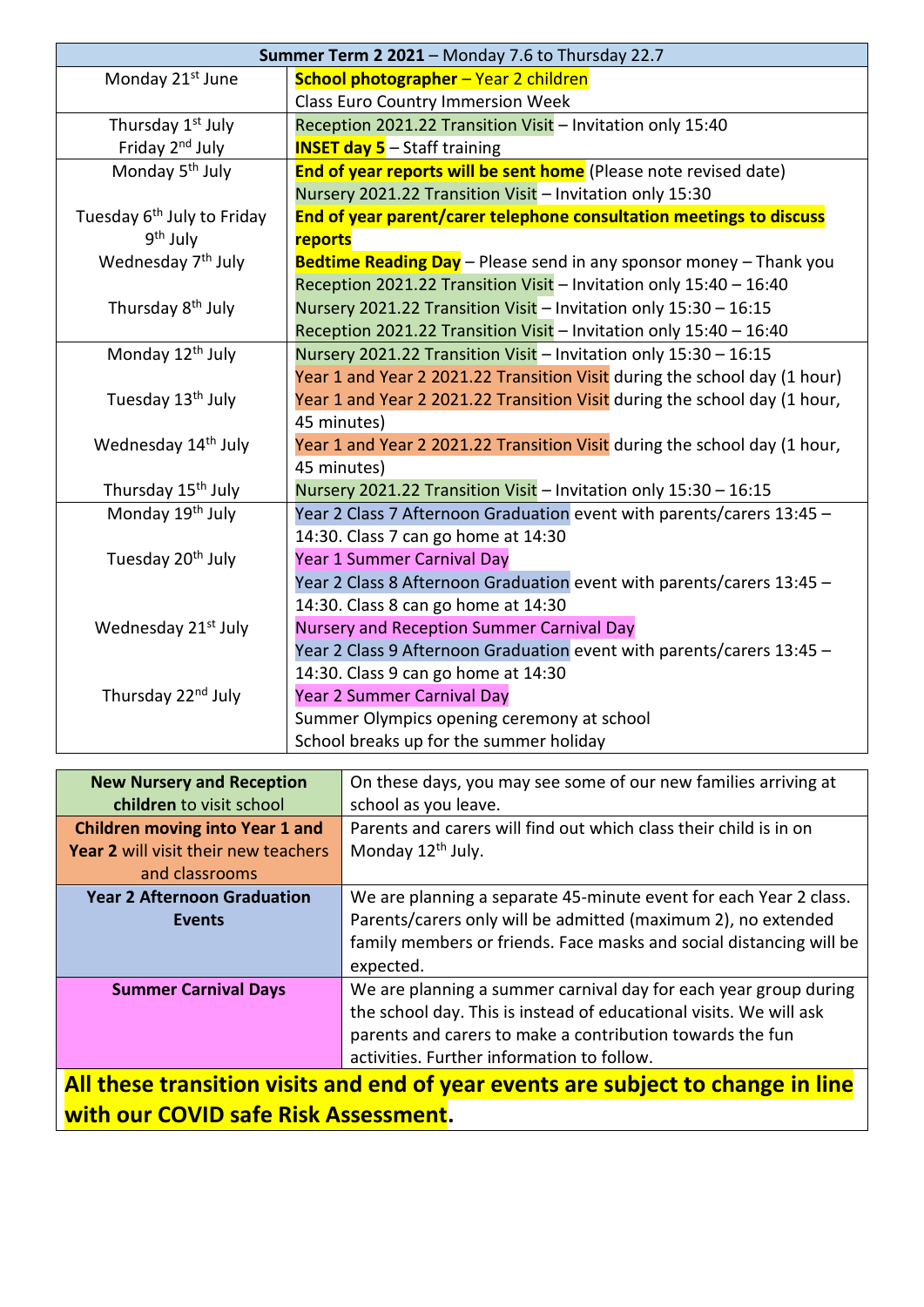#### **Cavendish Close Junior Academy**

Year 2 to 3 transition sessions are as follows:

- Thursday  $24<sup>th</sup>$  June (afternoon): Year 3 teachers visiting the Year 2 classes.
- Tuesday 29<sup>th</sup> June (morning): Year 2 classes visit the Juniors for playtime on the Junior playground.
- Thursday  $1^{st}$  July (morning): Additional transition visit for specific pupils.
- Tuesday 6<sup>th</sup> July: Transition morning. After registration, Year 2 classes will be taken to the Juniors to spend the morning with their new teachers in their new classrooms. They will return to Infants for dinner.
- Wednesday 14th July (afternoon): **Miss Winfield** to share a story with 'Bond' class (at the Infants).
- Thursday 15th July (afternoon): **Mr Belton** to share a story with 'Duffy' class and **Miss Lambert** to share a story with 'Simon' class (both at the Infants). The Junior classes are names after authors.

**All these transition visits are subject to change in line with our COVID safe Risk Assessment.**

**Autumn Term 1 2021** – The new school year begins on **Thursday 2nd September 2021**

Year 1 and Year 2 children will return to school on Friday 3<sup>rd</sup> September 2021.

Nursery and Reception children will receive individual start dates. Start dates will be staggered to allow children to settle calmly and happily.

**INSET days 2021/22**, as agreed with Cavendish Close Junior Academy:

1 - Thursday 2nd September 2021, 2 - Thursday 23rd December 2021, 3 - Friday 18th February 2022, 4 - Monday 23rd May 2022, 5 - Monday 4th July 2022

#### **Contacting School**

 Telephone and email contact continues to be the safest way for parents and carers to communicate with school staff. Messages can be passed on at drop off and pick up time.

01332 662239

| <b>Senior Leadership Team</b> |
|-------------------------------|
|-------------------------------|

**Senior Leadership Team** [leadership@cavclosei.derby.sch.uk](mailto:leadership@cavclosei.derby.sch.uk)

(Mrs Diffin - Headteacher, Mrs Howett - Deputy Headteacher and Early Years Foundation Stage Leader, Mrs Asghar - Assistant Headteachers and Key Stage 1 Leader)

| <b>School Office Team</b>                                                     | admin@cavclosei.derby.sch.uk            |  |  |  |
|-------------------------------------------------------------------------------|-----------------------------------------|--|--|--|
| (Mrs Kelly, Mrs Manners and Mrs Horsman)                                      |                                         |  |  |  |
| <b>Safeguarding Team</b>                                                      | safeguarding@cavclosei.derby.sch.uk     |  |  |  |
| (Mrs Diffin, Mrs Howett, Mrs Asghar, Mrs Vincett, Mrs Leadbeater, Mrs Dearie) |                                         |  |  |  |
| <b>Inclusion Leader</b>                                                       | senco@cavclosei.derby.sch.uk            |  |  |  |
| (Mrs Vincett)                                                                 |                                         |  |  |  |
| <b>Year Group Class Teachers</b>                                              |                                         |  |  |  |
| nursery@cavclosei.derby.sch.uk                                                | (Mrs Howett)                            |  |  |  |
| reception@cavclosei.derby.sch.uk                                              | (Miss Marley, Miss Brown, Mrs Orme)     |  |  |  |
| year1@cavclosei.derby.sch.uk                                                  | (Miss Doxey, Mrs Unwin-Rose, Miss Luke) |  |  |  |
| year2@cavclosei.derby.sch.uk                                                  | (Mrs Merriman, Mrs Asghar, Miss Harker) |  |  |  |
| <b>Breakfast Club and After School Club</b>                                   | clubs@cavclosei.derby.sch.uk            |  |  |  |
| (Mrs Roberts)                                                                 |                                         |  |  |  |

# **If parents or carers need to enter school to speak to our office team, they must be wearing a face mask.**

The office team will let you know how you can safely purchase new school uniform as you prepare for the new school year.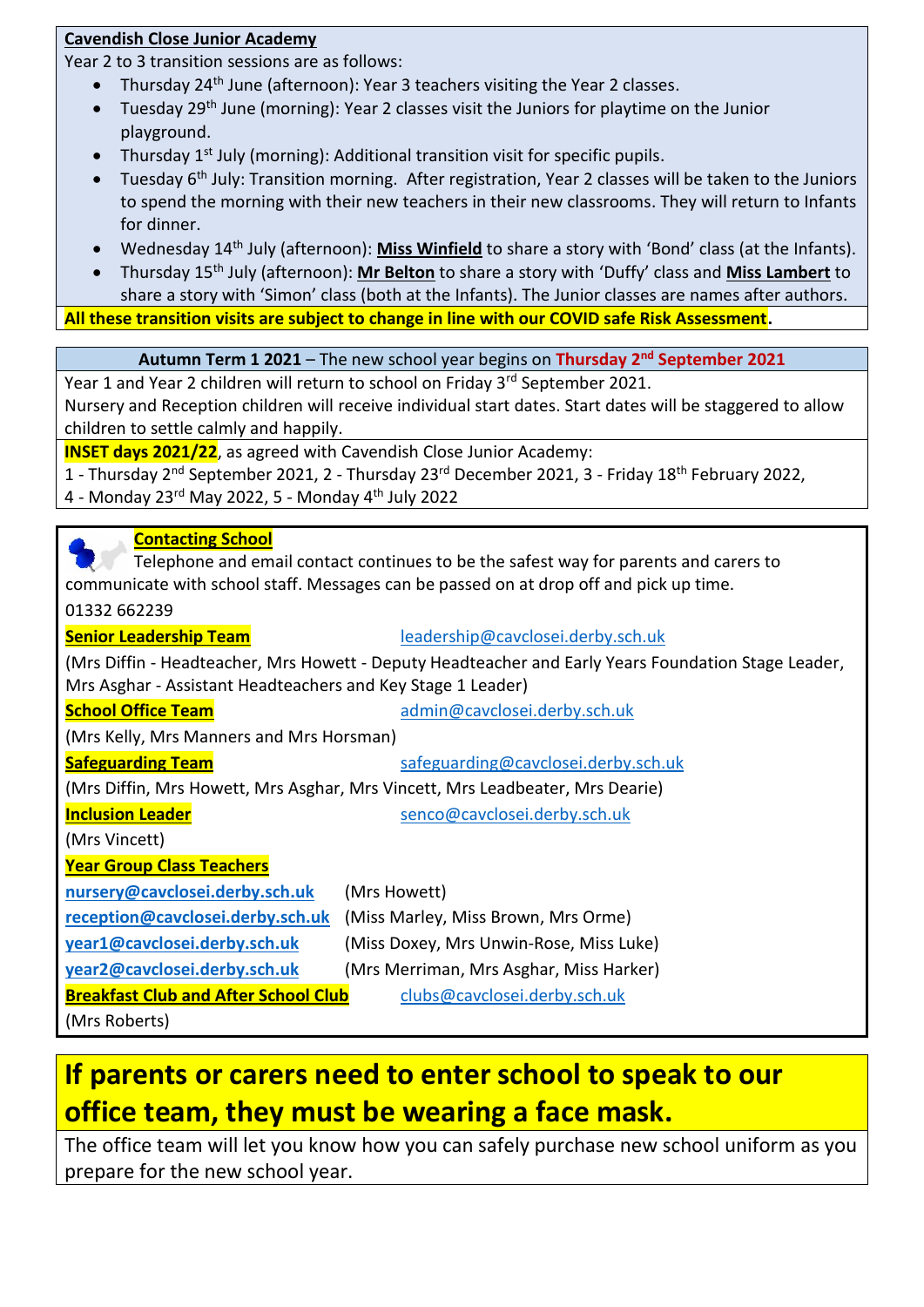# Dear Cavendish Close Children,



Well done for all the great Safety Posters. The class winners are fantastic. I wonder who the amazing year group winners will be? Stay safe on Wood Road.

Please take part in our 'Sponsored Reading Challenge'. Complete the reading challenges and collect money for us to buy books for our new Enchanted Woodland Retreat (library)





Be a Sun Safe Super Star this summer. Remember a sun hat and a raincoat with a hood every day. Thank you for bringing a smile to school every day. Choose kindness.

Best wishes from Mrs Diffin x